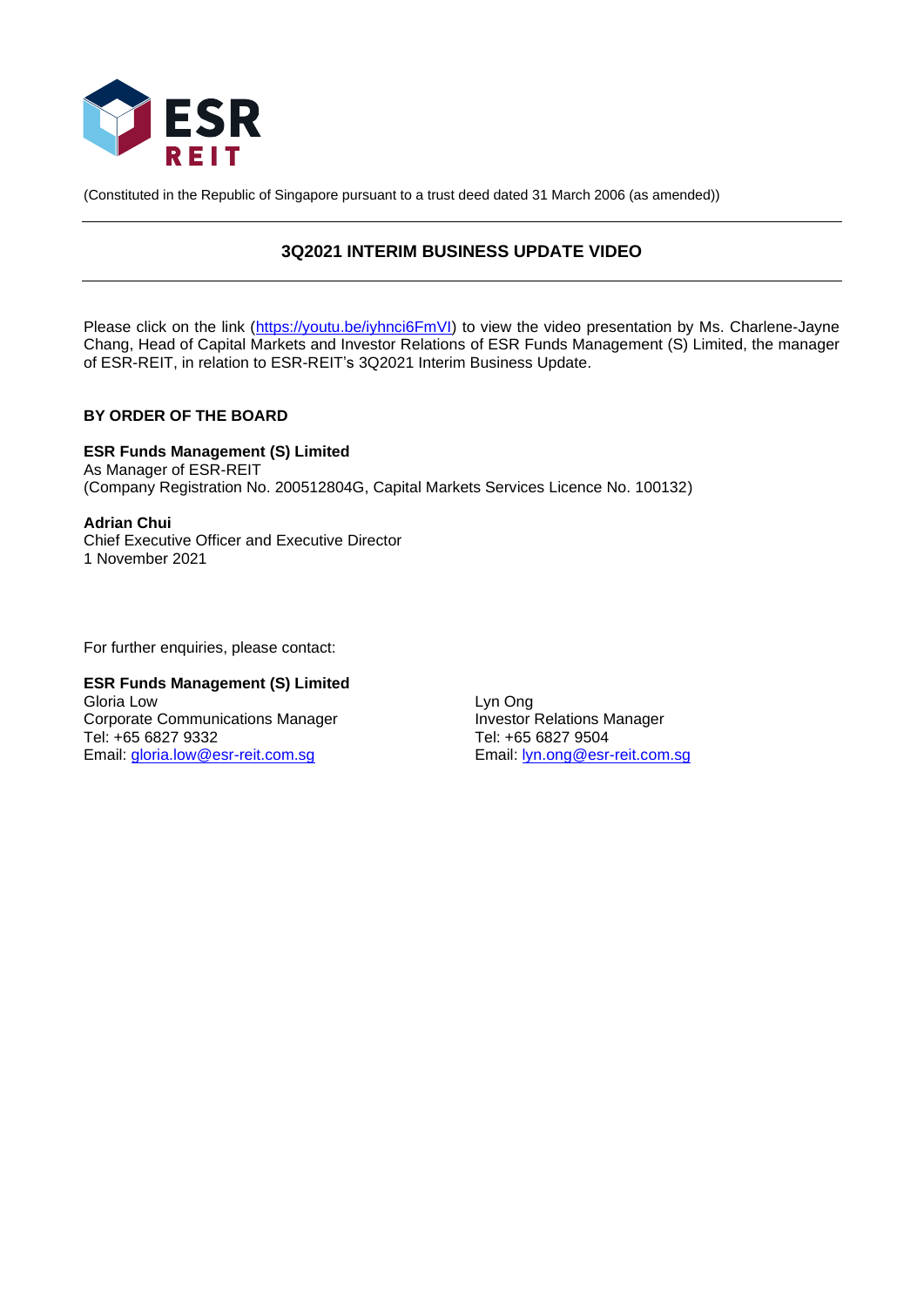## **About ESR-REIT**

ESR-REIT has been listed on the Singapore Exchange Securities Trading Limited since 25 July 2006.

ESR-REIT invests in quality income-producing industrial properties and as at 30 June 2021 holds interest in a diversified portfolio of 58 properties located across Singapore, with a total gross floor area of approximately 15.6 million square feet and an aggregate property value of S\$3.2 billion<sup>1</sup>. The properties are in the following business sectors: Business Park, High-Specs Industrial, Logistics/Warehouse and General Industrial, and are located close to major transportation hubs and key industrial zones island-wide. ESR-REIT also holds a 10.0% interest in ESR Australia Logistics Partnership, a private fund comprising 36 predominantly freehold logistics properties all located in Australia.

The Manager's objective is to provide Unitholders with a stable income stream through the successful implementation of the following strategies:

- Acquisition of value-enhancing properties;
- Proactive asset management:
- Divestment of non-core properties; and
- Prudent capital and risk management.

ESR Funds Management (S) Limited, the Manager of ESR-REIT, is owned by namely, ESR Cayman Limited ("**ESR**") (67.3%), Shanghai Summit Pte. Ltd. (25.0%), and Mitsui & Co., Ltd (7.7%).

For further information on ESR-REIT, please visit [www.esr-reit.com.sg.](http://www.esr-reit.com.sg/)

## **About the Sponsor, ESR**

ESR is the largest APAC focused logistics real estate platform by gross floor area ("GFA") and by value of the assets owned directly and by the funds and investment vehicles it manages with a growing presence in data centres. ESR and the funds and investment vehicles it manages are backed by some of the world's preeminent investors including APG, CPP Investments, JD.com, Oxford Properties, PGGM and SK Holdings. The ESR platform spans major economies across the APAC region, including China, Japan, South Korea, Singapore, Australia, India, Vietnam and Indonesia. As of 30 June 2021, the fair value of the properties directly held by ESR and the assets under management with respect to the funds and investment vehicles managed by ESR recorded approximately US\$36.3 billion, and GFA of properties completed and under development as well as GFA to be built on land held for future development comprised over 22.6 million sqm in total. Listed on the Main Board of The Stock Exchange of Hong Kong Limited in November 2019, ESR is a constituent of the FTSE Global Equity Index Series (Large Cap), Hang Seng Composite Index and MSCI Hong Kong Index.

For more information on ESR, please visit [www.esr.com.](https://apc01.safelinks.protection.outlook.com/?url=http%3A%2F%2Fwww.esr.com&data=02%7C01%7Cgloria.low%40esr-reit.com.sg%7Cb18ed7da682643de8b7008d766916f05%7C6ed733c0622d401d8f49b2984c7d765f%7C0%7C0%7C637090647129612986&sdata=hiUu8gk6thHcFkbiXEp08i9y2Ux64on2c0ivRFvmSek%3D&reserved=0)

<sup>1</sup> Includes 100% of the valuation of 7000 Ang Mo Kio Avenue 5 and 48 Pandan Road, in which ESR-REIT holds 80% interest in 7000 Ang Mo Kio Avenue 5 and 49% interest in 48 Pandan Road, but excludes the effects arising from the adoption of Financial Reporting Standard (FRS) 116 *Leases* which became effective on 1 January 2019.